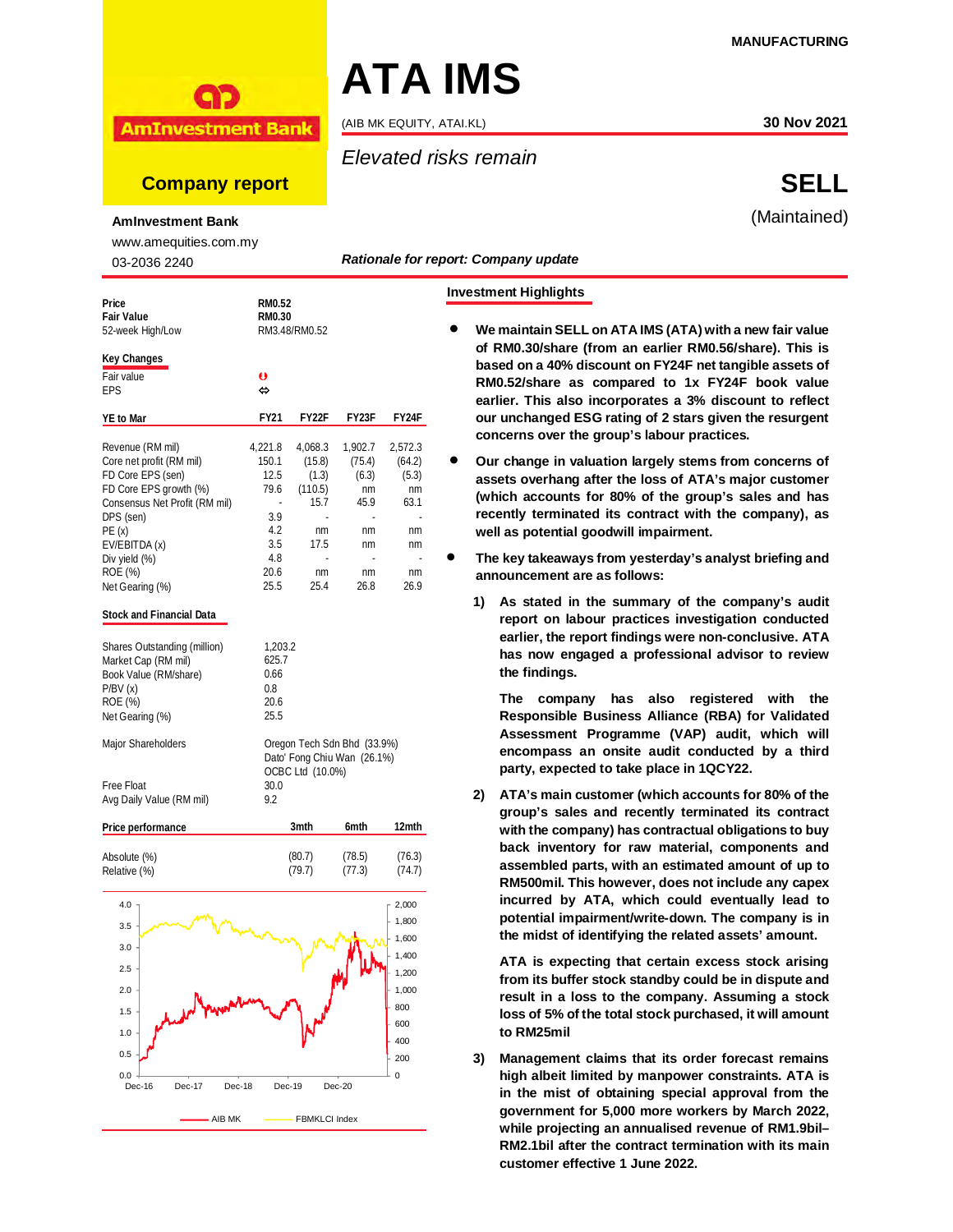- **4) ATA expects the company to remain profitable even after the contract termination with its main customer. It is projecting a PBT margin of 5% (vs. 1% in 1HFY22), largely premised on significantly lower finance costs, coupled with a relatively leaner operation. However, we do not think that this is likely given the sharp drop in revenue that will catalyse diseconomies of scale.**
- **5) Moving forward, the company will continue to engage with the government in obtaining additional manpower while leveraging local recruitment programmes to overcome the current labour shortage issue. ATA also plans to increase its customer base and product mix while pursuing new projects with prospective customers. ATA is also evaluating a plan to partially relocate its operations overseas with new customers to mitigate the local labour shortage problems.**
- **We maintain our cautious stance on the outlook for ATA. While efforts have been made to mitigate the damage to its reputation and recoup investors/stakeholders' confidence, we reckon any concrete progress/results from the proposed solutions can only be seen over the medium term (6–9 months), with no guarantee of a positive outcome.**

**As such, we opine that the company's short-term operational risks remain high (largely stemming from the ongoing manpower shortage crisis, forced labour allegation, potential assets overhang, diseconomies of scales and dented reputation), which intensify the challenges in securing new customers and orders.**

- **As such, we do not share the company's optimistic post-June 2022 guidance of a PBT margin of 5%, and maintain our loss forecasts in FY22F–24F, reflecting only organic growth from the group's existing remaining customers, coupled with some small new orders to be secured in FY23F and FY24F, at a gross profit margin of 2%–2.5% in FY23F–24F (vs. 1HFY22 of 4.4%) from diseconomies of scale.**
- **In our view, ATA may not be in the most favourable position to negotiate with potential new customers. Hence, we believe ATA's recovery from the current crisis will be bumpy, exacerbated by the ongoing labour shortage crisis.**



### **EXHIBIT 3: ESG RATING**

| <b>Overall</b>                                                                | ★       | ★       |         |  |  |  |
|-------------------------------------------------------------------------------|---------|---------|---------|--|--|--|
| <b>Energy efficiency</b>                                                      | ★       | $\star$ |         |  |  |  |
| Recycling & waste management                                                  | $\star$ | $\star$ | $\star$ |  |  |  |
| Reliance on local suppliers                                                   | ★       | ★       | ★       |  |  |  |
| <b>Employee wellbeing</b>                                                     | ★       | $\star$ |         |  |  |  |
| Human capital development                                                     | ★       | $\star$ |         |  |  |  |
| Corporate social responsibilities                                             | ★       | $\star$ | $\star$ |  |  |  |
| <b>Board diversity</b>                                                        | $\star$ | $\star$ |         |  |  |  |
| <b>Accessibility &amp; transparency</b>                                       | *       |         |         |  |  |  |
| We accord a discount/premium of -6%, -3%, 0%, +3% and +6% on fundamental fair |         |         |         |  |  |  |

*value based on the overall ESG rating as appraised by us, from 1-star to 5-star*

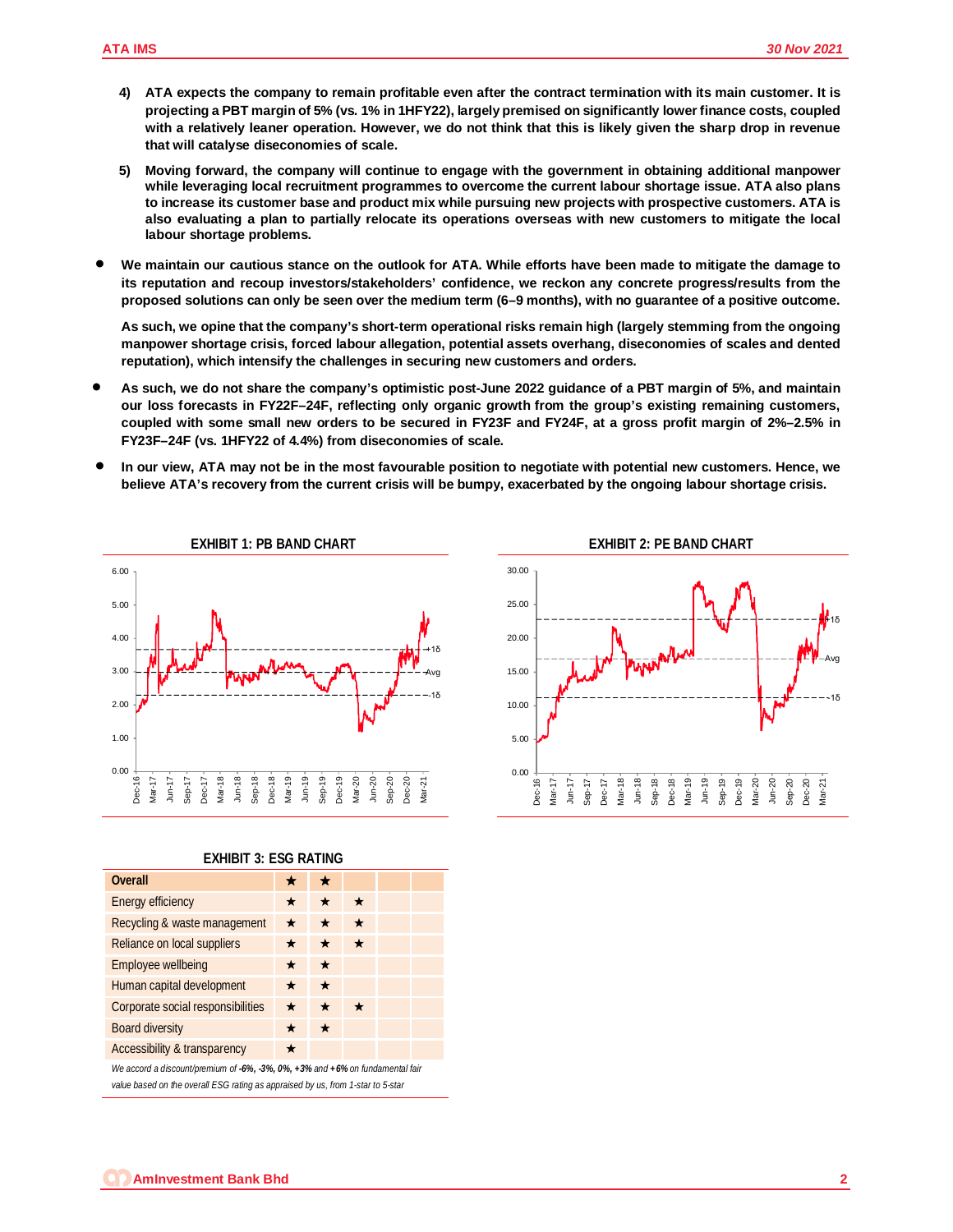|                                        | <b>EXHIBIT 4: FINANCIAL DATA</b> |                |                |                    |              |  |  |  |  |
|----------------------------------------|----------------------------------|----------------|----------------|--------------------|--------------|--|--|--|--|
| Income Statement (RMmil, YE 31 Mar)    | <b>FY20</b>                      | <b>FY21</b>    | <b>FY22F</b>   | FY23F              | FY24F        |  |  |  |  |
| Revenue                                | 3,352.2                          | 4,221.8        | 4,068.3        | 1,902.7            | 2,572.3      |  |  |  |  |
| <b>EBITDA</b>                          | 155.8                            | 236.3          | 36.7           | (19.8)             | (6.2)        |  |  |  |  |
| Depreciation/Amortisation              | (33.3)                           | (34.1)         | (42.3)         | (45.5)             | (47.8)       |  |  |  |  |
| Operating income (EBIT)                | 122.5                            | 202.3          | (5.6)          | (65.3)             | (54.0)       |  |  |  |  |
| Other income & associates              |                                  |                |                |                    |              |  |  |  |  |
| Net interest                           | (8.3)                            | (10.5)         | (10.2)         | (10.2)             | (10.2)       |  |  |  |  |
| <b>Exceptional items</b>               | (7.4)                            | 0.2            |                |                    |              |  |  |  |  |
| Pretax profit                          | 106.8                            | 192.0          | (15.8)         | (75.4)             | (64.2)       |  |  |  |  |
| Taxation                               | (30.5)                           | (41.7)         |                |                    |              |  |  |  |  |
| <b>Minorities/pref dividends</b>       |                                  |                | $\blacksquare$ | ä,                 |              |  |  |  |  |
| Net profit                             | 76.3                             | 150.3          | (15.8)         | (75.4)             | (64.2)       |  |  |  |  |
| Core net profit                        | 83.6                             | 150.1          | (15.8)         | (75.4)             | (64.2)       |  |  |  |  |
| Balance Sheet (RMmil, YE 31 Mar)       | <b>FY20</b>                      | <b>FY21</b>    | <b>FY22F</b>   | FY23F              | <b>FY24F</b> |  |  |  |  |
| <b>Fixed assets</b>                    | 337.1                            | 368.9          | 381.1          | 364.2              | 355.0        |  |  |  |  |
| Intangible assets                      | 76.4                             | 76.4           | 76.4           | 76.4               | 76.4         |  |  |  |  |
| Other long-term assets                 | $\blacksquare$                   | $\blacksquare$ | $\blacksquare$ | $\blacksquare$     |              |  |  |  |  |
| Total non-current assets               | 413.5                            | 445.3          | 457.5          | 440.6              | 431.4        |  |  |  |  |
| Cash & equivalent                      | 359.6                            | 351.2          | 184.7          | 263.4              | 167.1        |  |  |  |  |
| <b>Stock</b>                           | 369.2                            | 459.9          | 344.2          | 163.5              | 219.9        |  |  |  |  |
| Trade debtors                          | 716.1                            | 984.6          | 947.4          | 443.1              | 599.0        |  |  |  |  |
| Other current assets                   | 39.8                             | 88.9           | 88.7           | 88.7               | 88.7         |  |  |  |  |
| Total current assets                   | 1,484.7                          | 1,884.6        | 1,565.0        | 958.7              | 1,074.7      |  |  |  |  |
| Trade creditors                        | 752.8                            | 966.4          | 1,043.3        | 495.5              | 666.5        |  |  |  |  |
| Short-term borrowings                  | 354.2                            | 434.6          | 150.0          | 150.0              | 150.0        |  |  |  |  |
| <b>Other current liabilities</b>       | 1.7                              | $2.2\,$        | 6.0            | 6.0                | 6.0          |  |  |  |  |
| <b>Total current liabilities</b>       | 1,108.7                          | 1,403.2        | 1,199.3        | 651.5              | 822.5        |  |  |  |  |
| Long-term borrowings                   | 109.6                            | 118.3          | 50.0           | 50.0               | 50.0         |  |  |  |  |
| Other long-term liabilities            | 14.4                             | 19.4           | 19.4           | 19.4               | 19.4         |  |  |  |  |
| <b>Total long-term liabilities</b>     | 124.0                            | 137.7          | 69.4           | 69.4               | 69.4         |  |  |  |  |
| Shareholders' funds                    | 666.9                            | 790.7          | 774.9          | 699.5              | 635.3        |  |  |  |  |
| <b>Minority interests</b>              |                                  |                |                |                    |              |  |  |  |  |
| BV/share (RM)                          | 0.55                             | 0.66           | 0.64           | 0.58               | 0.53         |  |  |  |  |
| Cash Flow (RMmil, YE 31 Mar)           | <b>FY20</b>                      | <b>FY21</b>    | <b>FY22F</b>   | FY23F              | <b>FY24F</b> |  |  |  |  |
| Pretax profit                          | 106.8                            | 192.0          | (15.8)         | (75.4)             | (64.2)       |  |  |  |  |
| Depreciation/Amortisation              | 33.3                             | 34.1           | 42.3           | 45.5               | 47.8         |  |  |  |  |
| Net change in working capital          | (15.3)                           | (205.8)        | 229.8          | 137.2              | (41.4)       |  |  |  |  |
| <b>Others</b>                          | (18.1)                           | (27.2)         | 10.2           | 10.2               | 10.2         |  |  |  |  |
| Cash flow from operations              | 106.7                            | (6.9)          | 266.5          | 117.4              | (47.6)       |  |  |  |  |
| Capital expenditure                    | (36.5)                           | (13.9)         | (61.0)         | (28.5)             | (38.6)       |  |  |  |  |
| Net investments & sale of fixed assets |                                  |                |                |                    |              |  |  |  |  |
| <b>Others</b>                          | 6.7                              | 16.6           | 2.5            | 2.5                | 2.5          |  |  |  |  |
| Cash flow from investing               | (29.8)                           | 2.8            | (58.5)         | (26.0)             | (36.1)       |  |  |  |  |
| Debt raised/(repaid)                   | (26.2)                           | (40.0)         | (352.9)        |                    |              |  |  |  |  |
| Equity raised/(repaid)                 |                                  |                |                |                    |              |  |  |  |  |
| Dividends paid                         | (39.6)                           | (24.1)         |                |                    |              |  |  |  |  |
| <b>Others</b>                          | 75.4                             | 65.9           | (12.7)         | (12.7)             | (12.7)       |  |  |  |  |
| <b>Cash flow from financing</b>        | 9.6                              | 1.8            | (365.5)        | (12.7)             | (12.7)       |  |  |  |  |
| Net cash flow                          | 86.6                             | 24.9           | (157.5)        | 78.7               | (96.3)       |  |  |  |  |
| Net cash/(debt) b/f                    | 254.1                            | 340.6          | 342.2          | 184.7              | 263.4        |  |  |  |  |
| Net cash/(debt) c/f                    | 340.6                            | 365.6          | 184.7          | 263.4              | 167.1        |  |  |  |  |
| Key Ratios (YE 31 Mar)                 | <b>FY20</b>                      | <b>FY21</b>    | <b>FY22F</b>   | FY <sub>23</sub> F | <b>FY24F</b> |  |  |  |  |
| Revenue growth (%)                     | 15.3                             | 25.9           | (3.6)          | (53.2)             | 35.2         |  |  |  |  |
| EBITDA growth (%)                      | (17.1)                           | 51.7           | (84.5)         | (154.0)            | nm           |  |  |  |  |
| Pretax margin (%)                      | 3.2                              | 4.5            | nm             | nm                 | nm           |  |  |  |  |
| Net profit margin (%)                  | 2.3                              | 3.6            | nm             | nm                 | nm           |  |  |  |  |
| Interest cover (x)                     | 14.7                             | 19.3           | (55.3%)        | (642.3%)           | (531.4%)     |  |  |  |  |
| Effective tax rate (%)                 | 28.6                             | 21.7           | nm             | nm                 | nm           |  |  |  |  |
| Dividend payout (%)                    | 31.5                             | 31.5           | nm             | nm                 | nm           |  |  |  |  |
| Debtors turnover (days)                | 79                               | 74             | 87             | 133                | 74           |  |  |  |  |
| Stock turnover (days)                  | 32                               | 36             | 36             | 49                 | 27           |  |  |  |  |
| Creditors turnover (days)              | 76                               | 74             | 90             | 148                | 82           |  |  |  |  |

*Source: Company, AmInvestment Bank Bhd estimates*